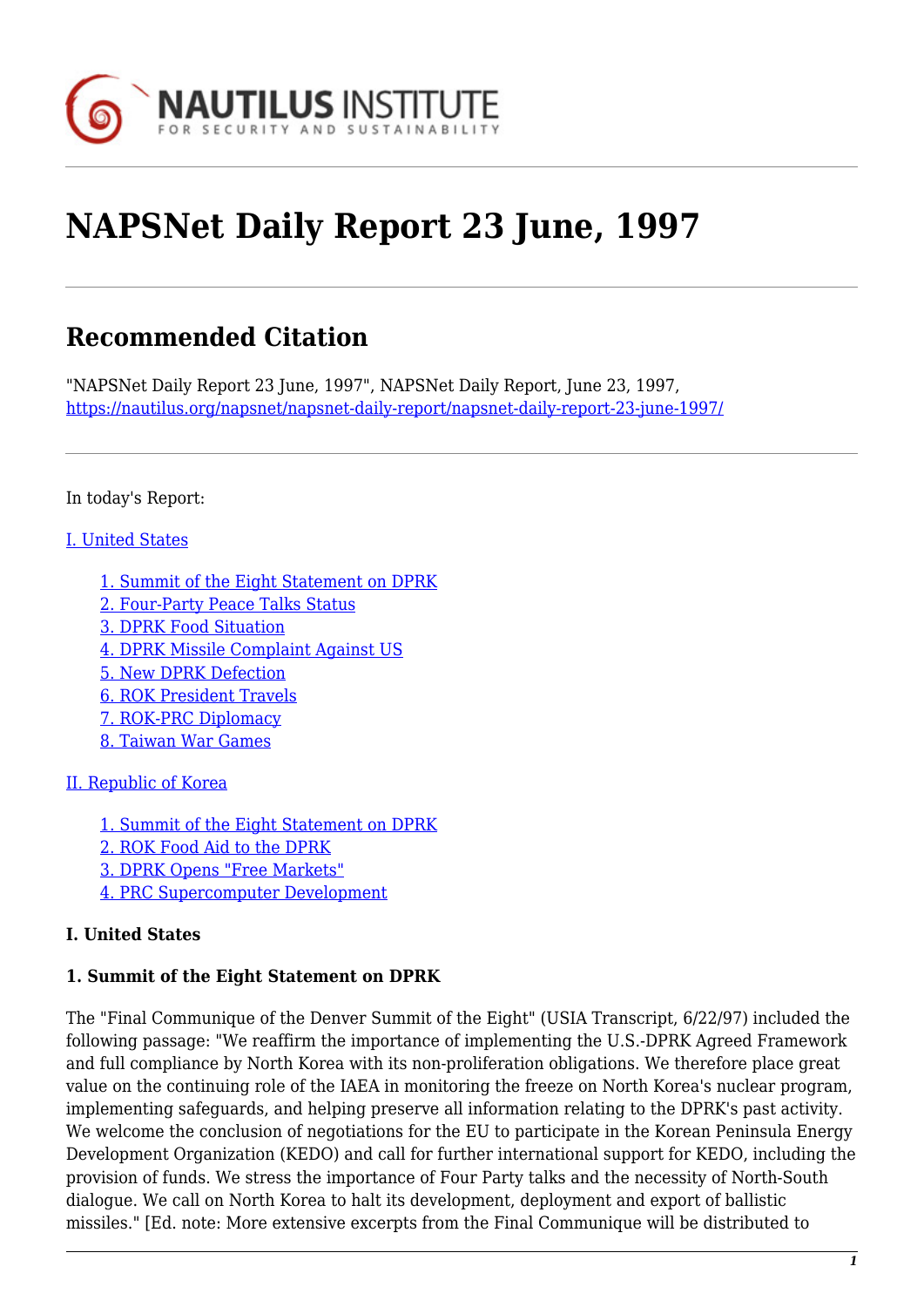NAPSNet subscribers in a subsequent Special Report.]

US President Bill Clinton ("PRESIDENT'S FINAL DENVER SUMMIT PRESS CONFERENCE," USIA Transcript, 6/22/97), during a press conference at the conclusion of the Denver Summit of the Eight on June 22, responded to a question as to why the Final Communique did not explicitly call on the DPRK to agree to participate in the proposed four-party peace talks, and what he felt were the prospects of the four-party meetings taking place. Clinton said: "I would say that it is an oversight and we should have, because I do every time I can. And secondly, I'm fairly optimistic now because North Korea has agreed to participate

For information or application instructions for the Nautilus Security Program Assistant position opening, please see the [Security Program Assistant Position Description](http://www.nautilus.org/SecAsst.html).

In today's Report:

#### [I. United States](#page-2-0)

[1. Summit of the Eight Statement on DPRK](#page-2-1) [2. Four-Party Peace Talks Status](#page-3-0) [3. DPRK Food Situation](#page-3-1) [4. DPRK Missile Complaint Against US](#page-4-0) [5. New DPRK Defection](#page-4-1) [6. ROK President Travels](#page-4-2) [7. ROK-PRC Diplomacy](#page-4-3) [8. Taiwan War Games](#page-4-4)

### [II. Republic of Korea](#page-5-0)

[1. Summit of the Eight Statement on DPRK](#page-5-1) [2. ROK Food Aid to the DPRK](#page-5-2) [3. DPRK Opens "Free Markets"](#page-5-3) [4. PRC Supercomputer Development](#page-5-4)

## **I. United States**

#### **1. Summit of the Eight Statement on DPRK**

The "Final Communique of the Denver Summit of the Eight" (USIA Transcript, 6/22/97) included the following passage: "We reaffirm the importance of implementing the U.S.-DPRK Agreed Framework and full compliance by North Korea with its non-proliferation obligations. We therefore place great value on the continuing role of the IAEA in monitoring the freeze on North Korea's nuclear program, implementing safeguards, and helping preserve all information relating to the DPRK's past activity. We welcome the conclusion of negotiations for the EU to participate in the Korean

In today's Report:

#### [I. United States](#page-2-0)

- [1. Summit of the Eight Statement on DPRK](#page-2-1)
- [2. Four-Party Peace Talks Status](#page-3-0)
- [3. DPRK Food Situation](#page-3-1)
- [4. DPRK Missile Complaint Against US](#page-4-0)
- [5. New DPRK Defection](#page-4-1)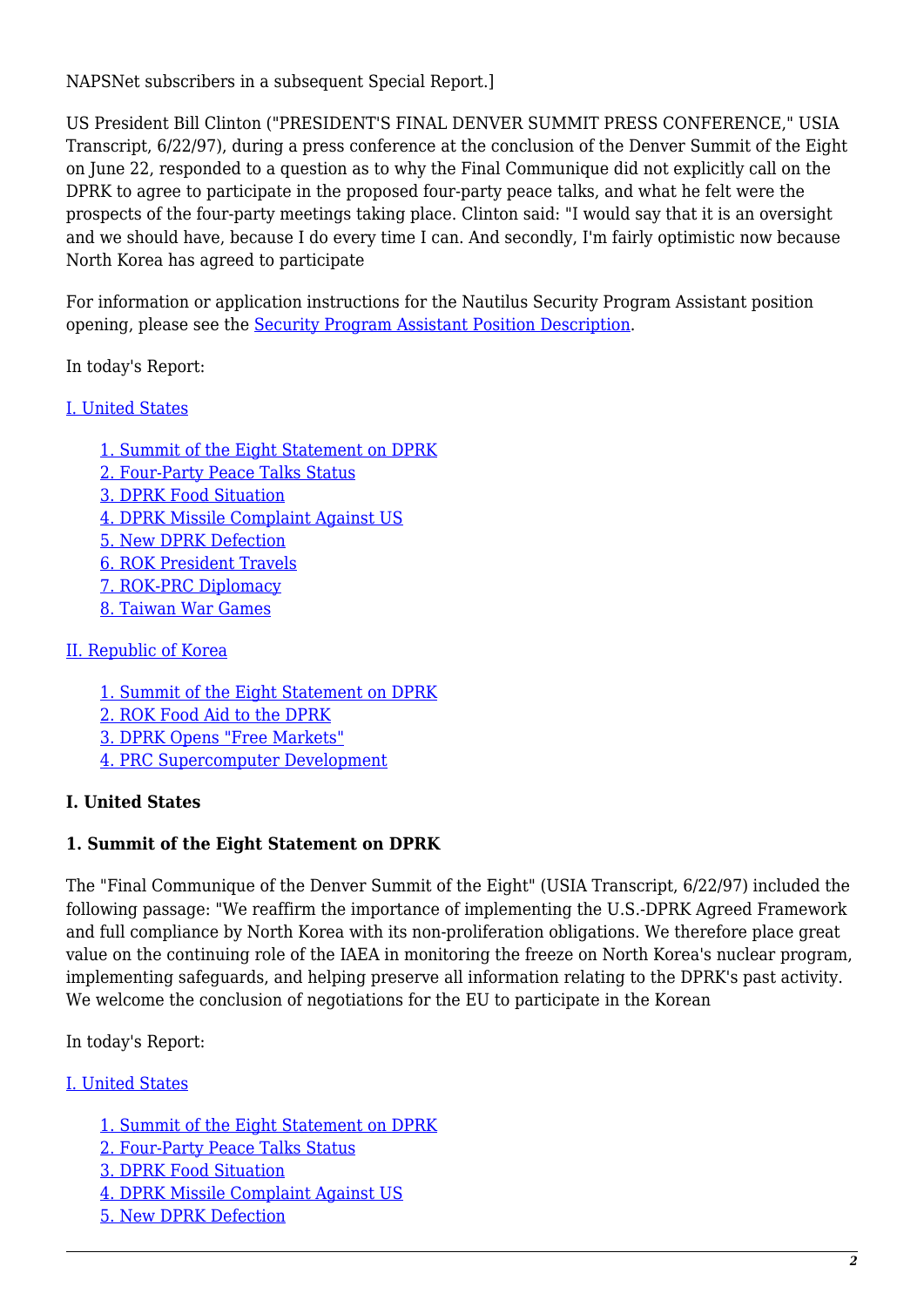[6. ROK President Travels](#page-4-2) [7. ROK-PRC Diplomacy](#page-4-3) [8. Taiwan War Games](#page-4-4)

### [II. Republic of Korea](#page-5-0)

[1. Summit of the Eight Statement on DPRK](#page-5-1) [2. ROK Food Aid to the DPRK](#page-5-2) [3. DPRK Opens "Free Markets"](#page-5-3) [4. PRC Supercomputer Development](#page-5-4)

## **I. United States**

## **1. Summit of the Eight Statement on DPRK**

The "Final Communique of the Denver Summit of the Eight" (USIA Transcript, 6/22/97) included the following passage: "We reaffirm the importance of implementing the U.S.-DPRK Agreed Framework and full compliance by North Korea with its non-proliferation obligations. We therefore place great value on the continuing role of the IAEA in monitoring the freeze on North Korea's nuclear program, implementing safeguards, and helping preserve all information relating to the DPRK's past activity. We welcome the conclusion of negotiations for the EU to participate in the Korean Peninsula Energy Development Organization (KEDO) and call for further international support for KEDO, including the provision of funds. We stress the importance of Four Party talks and the necessity of North-South dialogue. We call on North Korea to halt its development, deployment and export of ballistic missiles." [Ed. note: More extensive excerpts from the Final Communique will be distributed to NAPSNet subscribers in a subsequent Special Report.]

US President Bill Clinton ("PRESIDENT'S FINAL DENVER SUMMIT PRESS CONFERENCE," USIA Transcript, 6/22/97), during a press conference at the conclusion of the Denver Summit of the Eight on June 22, responded to a question as to why the Final Communique did not explicitly call on the DPRK to agree to participate in the proposed four-party peace talks, and what he felt were the prospects of the four-party meetings taking place. Clinton said: "I would say that it is an oversight and we should have, because I do every time I can. And secondly, I'm fairly optimistic now because North Korea has agreed to participate

## <span id="page-2-0"></span>**I. United States**

## <span id="page-2-1"></span>**1. Summit of the Eight Statement on DPRK**

The "Final Communique of the Denver Summit of the Eight" (USIA Transcript, 6/22/97) included the following passage: "We reaffirm the importance of implementing the U.S.-DPRK Agreed Framework and full compliance by North Korea with its non-proliferation obligations. We therefore place great value on the continuing role of the IAEA in monitoring the freeze on North Korea's nuclear program, implementing safeguards, and helping preserve all information relating to the DPRK's past activity. We welcome the conclusion of negotiations for the EU to participate in the Korean Peninsula Energy Development Organization (KEDO) and call for further international support for KEDO, including the provision of funds. We stress the importance of Four Party talks and the necessity of North-South dialogue. We call on North Korea to halt its development, deployment and export of ballistic missiles." [Ed. note: More extensive excerpts from the Final Communique will be distributed to NAPSNet subscribers in a subsequent Special Report.]

US President Bill Clinton ("PRESIDENT'S FINAL DENVER SUMMIT PRESS CONFERENCE," USIA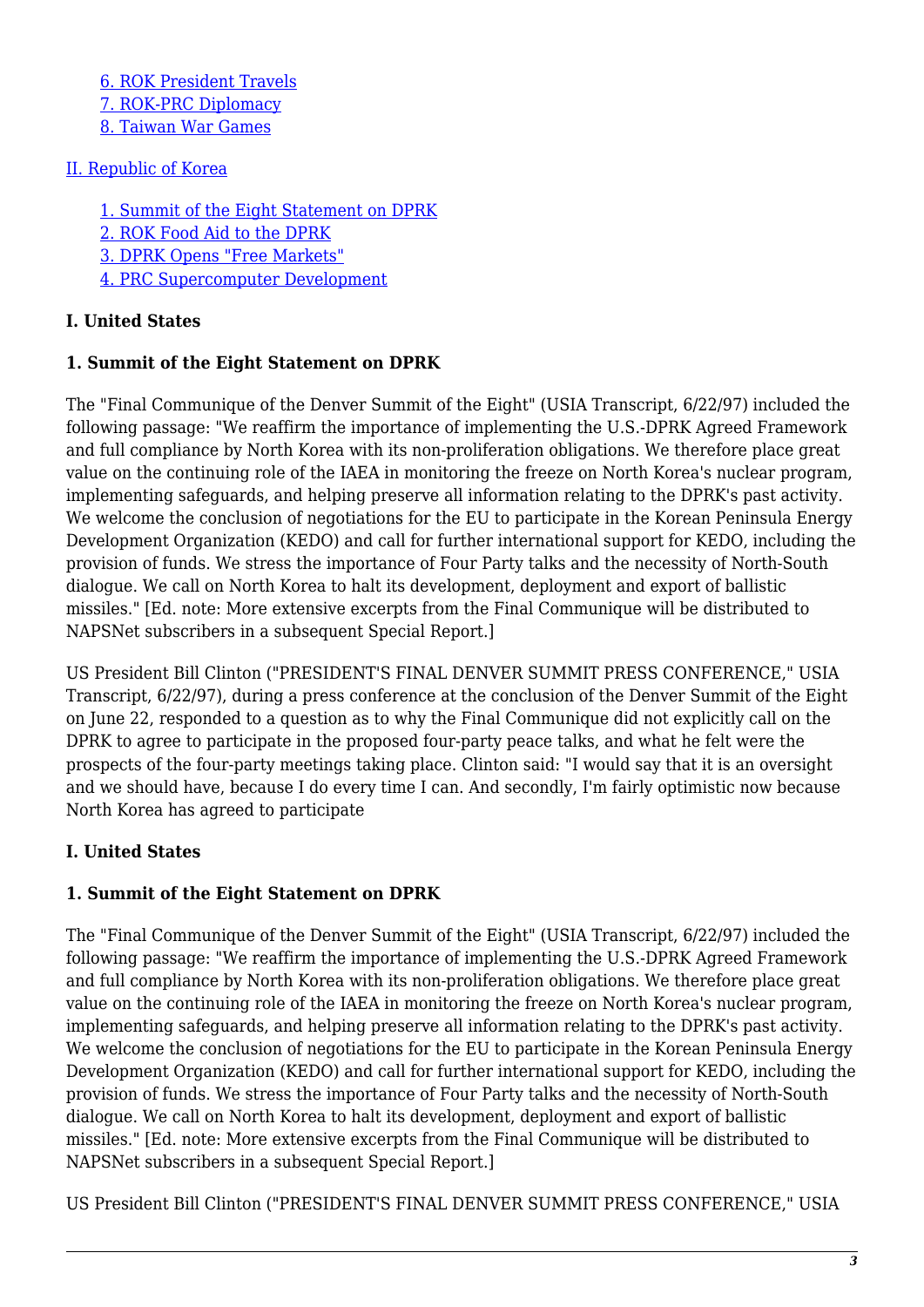Transcript, 6/22/97), during a press conference at the conclusion of the Denver Summit of the Eight on June 22, responded to a question as to why the Final Communique did not explicitly call on the DPRK to agree to participate in the proposed four-party peace talks, and what he felt were the prospects of the four-party meetings taking place. Clinton said: "I would say that it is an oversight and we should have, because I do every time I can. And secondly, I'm fairly optimistic now because North Korea has agreed to participate in a meeting to determine the conditions in which they would meet with the South Koreans and the Chinese and the United States to set out these four-party talks. So I'm fairly encouraged by that."

## <span id="page-3-0"></span>**2. Four-Party Peace Talks Status**

Reuters ("NORTH KOREAN CROSSES DMZ TO DEFECT," Seoul, 6/23/97) reported that ROK government officials said they expected the DPRK to reply by Tuesday to a suggestion that senior officials from the two Koreas, the United States and the PRC meet in early August to set an agenda and other details for four-party peace talks. Working-level officials from the two Koreas and the United States have been drafting an announcement in New York for the "preparatory talks." ROK Foreign Ministry spokesman Lee Kyu-hyung was quoted as saying, "They have reached an understanding that senior officials from the three sides meet late this month to announce an accord on the preparatory meeting. Pyongyang has to make a decision by early tomorrow on whether to accept the formula."

## <span id="page-3-1"></span>**3. DPRK Food Situation**

The Associated Press ("SOUTH KOREA SENDS FOOD TO NORTH," Seoul, 6/23/97) and reported that the ROK Red Cross Society said that a ship loaded with 1,000 tons of flour and 100,000 boxes of instant noodles left Monday for the DPRK. The shipment, the first food aid sent directly from the ROK, is expected to arrive at the DPRK port of Hungnam Wednesday. The shipment is part of a deal forged last month between the two Korean Red Cross organizations for 50,000 tons of food to be delivered by the end of next month. Previous food aid had been sent by rail from the PRC. [Ed. note: See also the related item in the ROK section, below.]

Reuters ("NORTH KOREA RICE PLANTING IN FULL SWING - VISITORS," Niigata, Japan, 6/21/97) reported that members of an ethnic Korean group that recently visited the DPRK said on Saturday that DPRK soldiers are filling the countryside sowing rice plants. "The farm areas I saw were about as green and as full of activity as here," an elderly Korean resident of Japan was quoted as saying. The group of 275 people, including 150 teenage students, was on a Pyongyang-sponsored family reunion tour. Another member of the group said his relatives were "struggling stoically" amid shortages. Passengers returning to Japan on Saturday aboard the Mangyongbong 92, whose two monthly visits serve as the DPRK's only steady contact with the outside world, refused to discuss the issue of food aid or politics.

US President Bill Clinton ("PRESIDENT'S FINAL DENVER SUMMIT PRESS CONFERENCE," USIA Transcript, 6/22/97), during a press conference at the conclusion of the Denver Summit of the Eight on June 22, responded to a question concerning whether the DPRK food crisis was discussed at the summit, and whether the US could do more to mobilize support from other countries to stave off catastrophe. Clinton said: "Yes, I discussed this actually personally, one on one, with a number of the leaders. And the United States has pledged more food aid to North Korea. I am very concerned about it as an humanitarian matter, and I believe you will see more action on this front. And I'm certainly committed to doing it; I'm deeply troubled. And I also would say that, in addition to that, we're hopeful that the latest statements by the North Koreans indicating that we can have a meeting to discuss how to get into the four-party talks with the Chinese and the South Koreans -- that's also very hopeful. But I'm profoundly troubled by the reports that I have read about the scope of human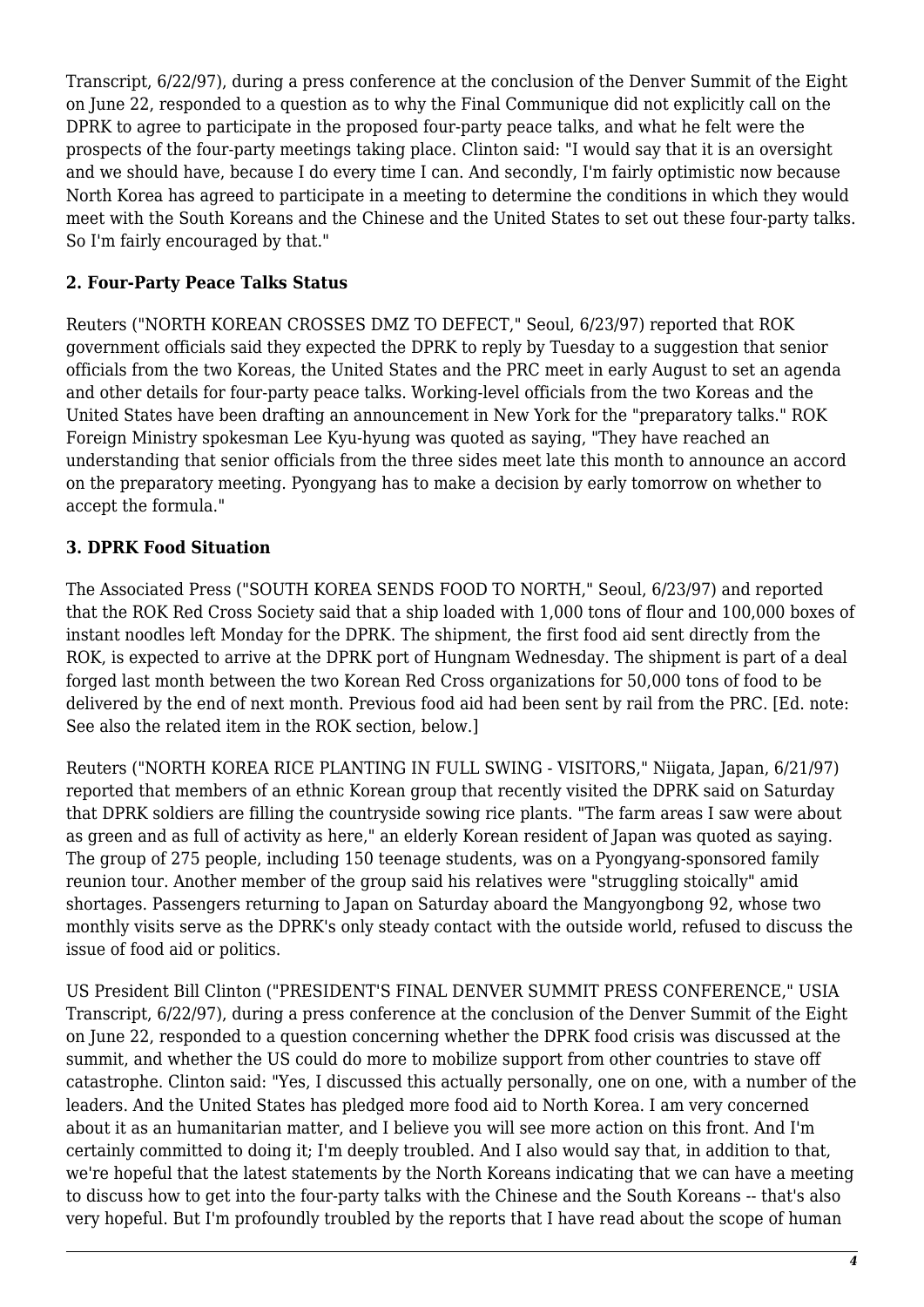suffering in North Korea. And whenever we've been asked, we've come up with some more food, but I'd like for us to do more and I think you'll see these other countries willing to do more as well."

## <span id="page-4-0"></span>**4. DPRK Missile Complaint Against US**

The Associated Press ("N. KOREA UPSET OVER U.S. MISSILES," Seoul, 6/21/97) reported that the DPRK on Saturday criticized US efforts to sell Stinger missiles to the ROK. In a commentary by its communist party newspaper Rodong Shinmun, carried by the official Korean Central News Agency, the DPRK said the sale was prompted by an "intention to stifle" the DPRK. "It cannot be construed otherwise but [as] an attempt to unleash a war against the DPRK at any cost," the commentary said. The US State Department urged the ROK last week to buy the missiles, while the ROK said it has not decided from among the Stinger, the French-made Mistral, and the British Starburst. [Ed. note: See also "ROK Stinger Missile Purchase from US" in the June 13 Daily Report.]

### <span id="page-4-1"></span>**5. New DPRK Defection**

The Associated Press ("NORTH KOREAN SOLDIER DEFECTS," Seoul, 6/23/97) and Reuters ("NORTH KOREAN CROSSES DMZ TO DEFECT," Seoul, 6/23/97) reported that the ROK Defense Ministry said Monday that a DPRK army soldier swam across a river inside the demilitarized zone and defected to the ROK earlier in the day. ROK soldiers at the western side of the border spotted the soldier and detained him for questioning, the ministry said. A ROK defense ministry spokesman said that the soldier "must have been familiar with the area. He passed through minefields and barbed wire before swimming across a river to our side. Emerging from the Imjin river, he sought asylum at a guard post in the western sector of the frontier." One report identified the soldier as Pvt. Kim Hak Su, 22, while another identified him only as Chung, a 22-year-old sergeant. The soldier was the first to defect across the border this year. The mine-infested, 2.5-mile-wide demilitarized zone between the two Koreas is the world's most heavily armed border, with nearly 2 million soldiers on both sides.

#### <span id="page-4-2"></span>**6. ROK President Travels**

The Associated Press ("S. KOREAN PRESIDENT BEGINS TRIP," Seoul, 6/22/97) reported that ROK President Kim Young-sam left the ROK Sunday to attend a UN special session on the environment and to visit Mexico. At the UN on Monday, Kim will make a keynote speech on the ROK's environmental preservation efforts. While in New York, Kim will meet the presidents or prime ministers of Japan, France, Britain, Italy, Hungary and Tanzania, who also will be at the UN session. Kim's office said that Kim also hoped to meet with US President Bill Clinton to discuss food shortages in DPRK and efforts to persuade the DPRK to accept the proposed four-party peace talks. On Thursday, Kim will fly to Mexico for a state visit until Saturday. He will meet Mexican President Ernesto Zedillo on Friday. Kim is scheduled to return to Seoul June 30.

#### <span id="page-4-3"></span>**7. ROK-PRC Diplomacy**

The Associated Press ("SOUTH KOREA, CHINA TO HOLD TALKS," Seoul, 6/23/97) reported that the ROK Foreign Ministry said Monday that the ROK and the PRC will hold talks this week on drawing a border between their countries across the Yellow Sea. The two countries must work out an agreement to reconcile the overlaps in the 230-mile exclusive economic zones each country is allowed by UN convention. The Yellow Sea between them is as narrow as 200 miles. The ROK ministry said that, while the ROK wants a median line, the PRC wants the sea border to be drawn closer to the ROK.

#### <span id="page-4-4"></span>**8. Taiwan War Games**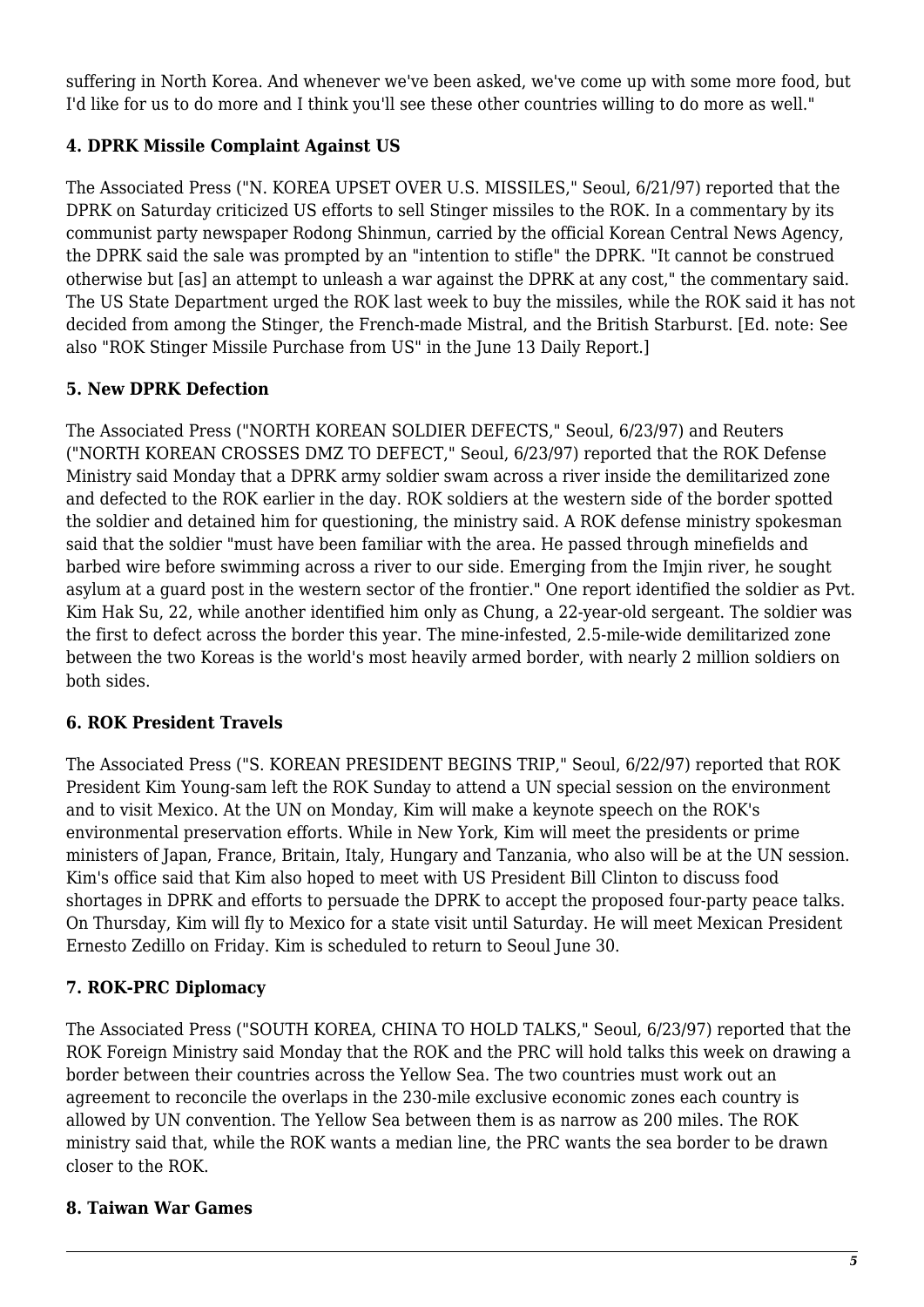The Associated Press ("TAIWAN LAUNCHES WAR GAMES," Tainan, Taiwan, 6/23/97) reported that on Monday Taiwan launched large-scale air and sea war games, showcasing its military might a week before the PRC regains sovereignty over Hong Kong. The US had asked Taiwan to postpone the exercises, but Taiwanese military leaders said the annual war games had no connection to the handover of the British colony on July 1. The two-day games entail a live-fire exercise to practice defending the island from invasion, and will also incorporate various warships, including US-made and French-made missile frigates. President Lee Teng-hui Monday inspected Patriot missiles, USmade F-16s, and French Mirage fighter jets, along with homemade aircraft on display at Tainan Air Base in southern Taiwan. A Hong Kong newspaper reported this month that the PRC planned to hold exercises along its coastline opposite Taiwan around the time of Taiwan's games. The US has urged both sides not to hold exercises during Hong Kong's handover. Last year, a series of threatening PRC exercises near Taiwanese waters led Washington to deploy two aircraft carriers and other warships to the region. Taiwan suspended last year's exercise to cool the tensions.

## <span id="page-5-0"></span>**II. Republic of Korea**

## <span id="page-5-1"></span>**1. Summit of the Eight Statement on DPRK**

The G8 nations issued a collective statement at the Denver summit conference on Sunday, calling on the DPRK to cease "development, deployment and export" of ballistic missiles systems. The countries also expressed their support for efforts to hold four-party talks to produce a lasting peace settlement on the Korean peninsula. (Chosun Ilbo, "'G8' URGE NORTH TO HALT BALLISTIC MISSILE DEVELOPMENT," 06/23/97)

## <span id="page-5-2"></span>**2. ROK Food Aid to the DPRK**

A ROK cargo ship carrying 1,000 tons of wheat flour and 100,000 cases of ramen (instant noodles) is scheduled to leave Pusan today for the eastern DPRK port of Hungnam. The vessel, Changyoung 8, was to leave yesterday but was delayed by problems loading the food, said an official of the ROK Korean National Red Cross (KNRC). The official also said the amount of ramen to be shipped was reduced from the original 150,000 cases due to problems on the part of their donor, a group of Protestant churches. (Korea Herald, "SOUTH KOREAN AID SHIP TO LEAVE FOR NORTH TODAY," 06/23/97)

## <span id="page-5-3"></span>**3. DPRK Opens "Free Markets"**

According to the PRC's Yanbian Daily, the DPRK opened a joint market with the PRC at the border town of Wonjonglee, in the Naijing-Sonbon area. Open between 8am and 5pm, Monday through Wednesday, the market is limited to 50-100 merchants for barter or cash based trade. The Chinese merchants bought mainly grain, food, and clothing, while the North Koreans purchased fishery products, souvenirs, and ironwork. The exchange rate was set at NKW1 to 25 Chinese remibai, with the US dollar changing hands at the rate of NKW1 to US\$3. A similar market is planned for the Russian-DPRK border in the area of the Tumen River. (Chosun Ilbo, "DPRK OPENS JOINT MARKETS IN BORDER AREAS," 06/23/97)

## <span id="page-5-4"></span>**4. PRC Supercomputer Development**

The PRC unveiled a state-of-the-art supercomputer developed by the military Thursday amid questions over whether US-made supercomputers had aided PRC weapons programs. The Yinhe-3, a black, refrigerator-size computer capable of performing 13 billion calculations per second, was heralded by the state-run Central Television as a breakthrough for the PRC's defense and computer industries. PRC Vice Premier Zou Jiahua personally congratulated the researchers at the computer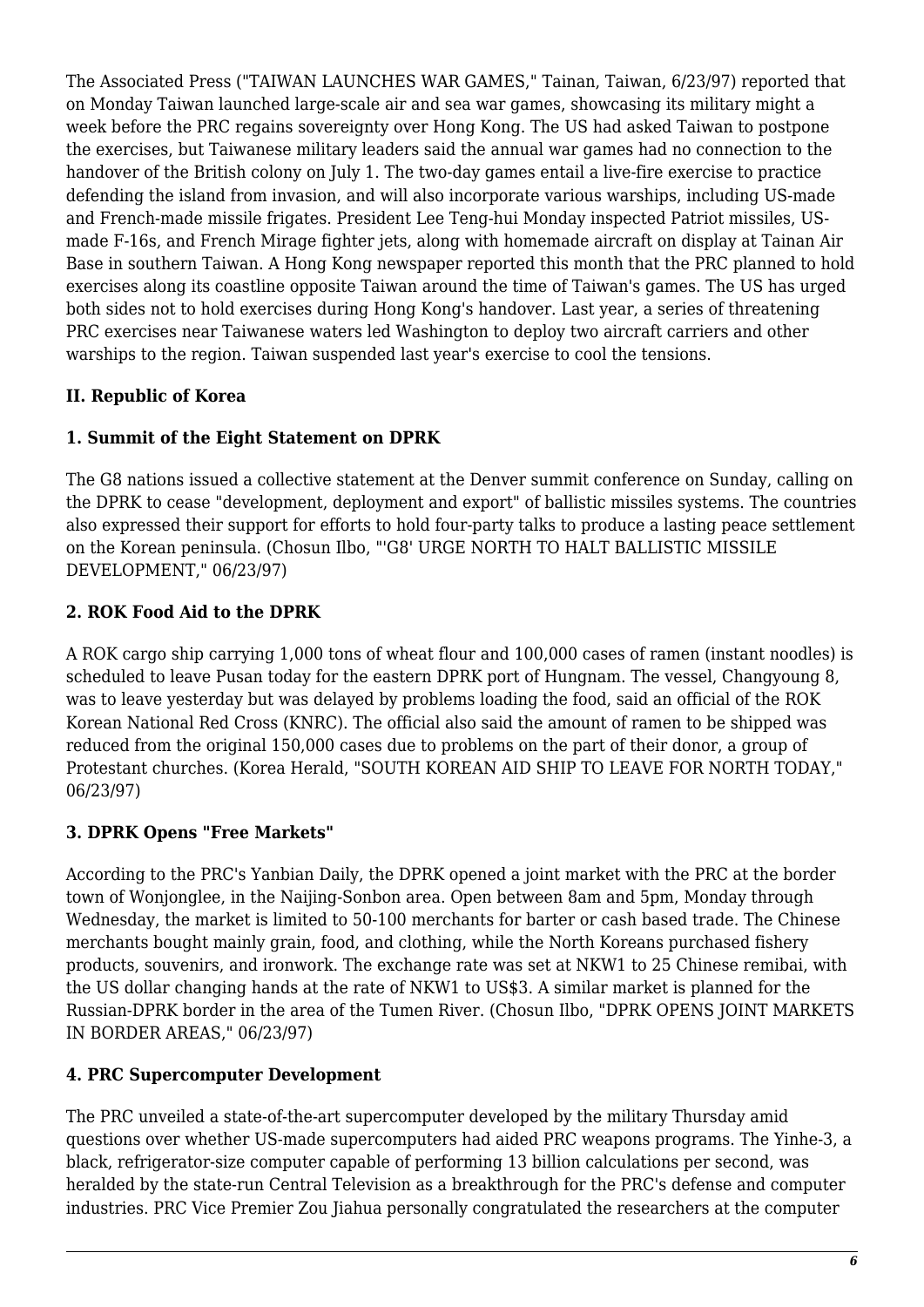institute of the National Defense Science and Technology University. Supercomputers can serve nonmilitary functions such as weather forecasting, but may also be used to test nuclear weapons, build more accurate missiles, and develop code-breaking technology. Last week, US Secretary of State Madeleine Albright informed Congress that officials were investigating whether any of the PRC's estimated 46 US-made supercomputers sold to private PRC companies may have been used for nuclear weapons testing. The US Justice Department was looking into one sale, to the Chinese Academy of Sciences, the nation's top research institute, that may have violated US export rules; licenses are required for military-related sales of computers capable of at least 2 billion calculations per second. The PRC has denied any misuse of US supercomputers, saying they have only been used for civilian purposes. (Korea Times, "CHINA UNVEILS SUPERCOMPUTER DEVELOPED BY MILITARY," 06/23/97)

The NAPSNet Daily Report aims to serve as a forum for dialogue and exchange among peace and security specialists. Conventions for readers and a list of acronyms and abbreviations are available to all recipients. For descriptions of the world wide web sites used to gather information for this report, or for more information on web sites with related information, see the collection of [other](http://www.nautilus.org/napsnet/othnaps.html) [NAPSNet resources.](http://www.nautilus.org/napsnet/othnaps.html)

We invite you to reply to today's report, and we welcome commentary or papers for distribution to the network.

Produced by [the Nautilus Institute for Security and Sustainable Development](http://www.nautilus.org/morenaut.html).

Wade Huntley: [napsnet@nautilus.org](mailto:napsnet@nautilus.org) Berkeley, California, United States

Choi Chung-moon: [cily@star.elim.net](mailto:cily@star.elim.net) Seoul, Republic of Korea

Peter Razvin: [icipu@glas.apc.org](mailto:icipu@glas.apc.org) Moscow, Russian Federation

Chunsi Wu: [dlshen@fudan.ihep.ac.cn](mailto:dlshen@fudan.ihep.ac.cn (Chunsi Wu)) Shanghai, People's Republic of China

Dingli Shen: [dlshen@fudan.ihep.ac.cn](mailto:dlshen@fudan.ihep.ac.cn (Dingli Shen)) Shanghai, People's Republic of China

Hiroyasu Akutsu: [akutsu@glocomnet.or.jp](mailto:akutsu@glocomnet.or.jp) Tokyo, Japan

[Return to the top of this Daily Report](#page--1-0)

[Go to the Daily Report Archive](ftp://ftp.nautilus.org/napsnet/daily_reports)

[Return to the Nautilus Institute Home Page](http://www.nautilus.org)

The NAPSNet Daily Report aims to serve as a forum for dialogue and exchange among peace and security specialists. Conventions for readers and a list of acronyms and abbreviations are available to all recipients. For descriptions of the world wide web sites used to gather information for this report, or for more information on web sites with related information, see the collection of [other](http://www.nautilus.org/napsnet/othnaps.html) [NAPSNet resources.](http://www.nautilus.org/napsnet/othnaps.html)

We invite you to reply to today's report, and we welcome commentary or papers for distribution to the network.